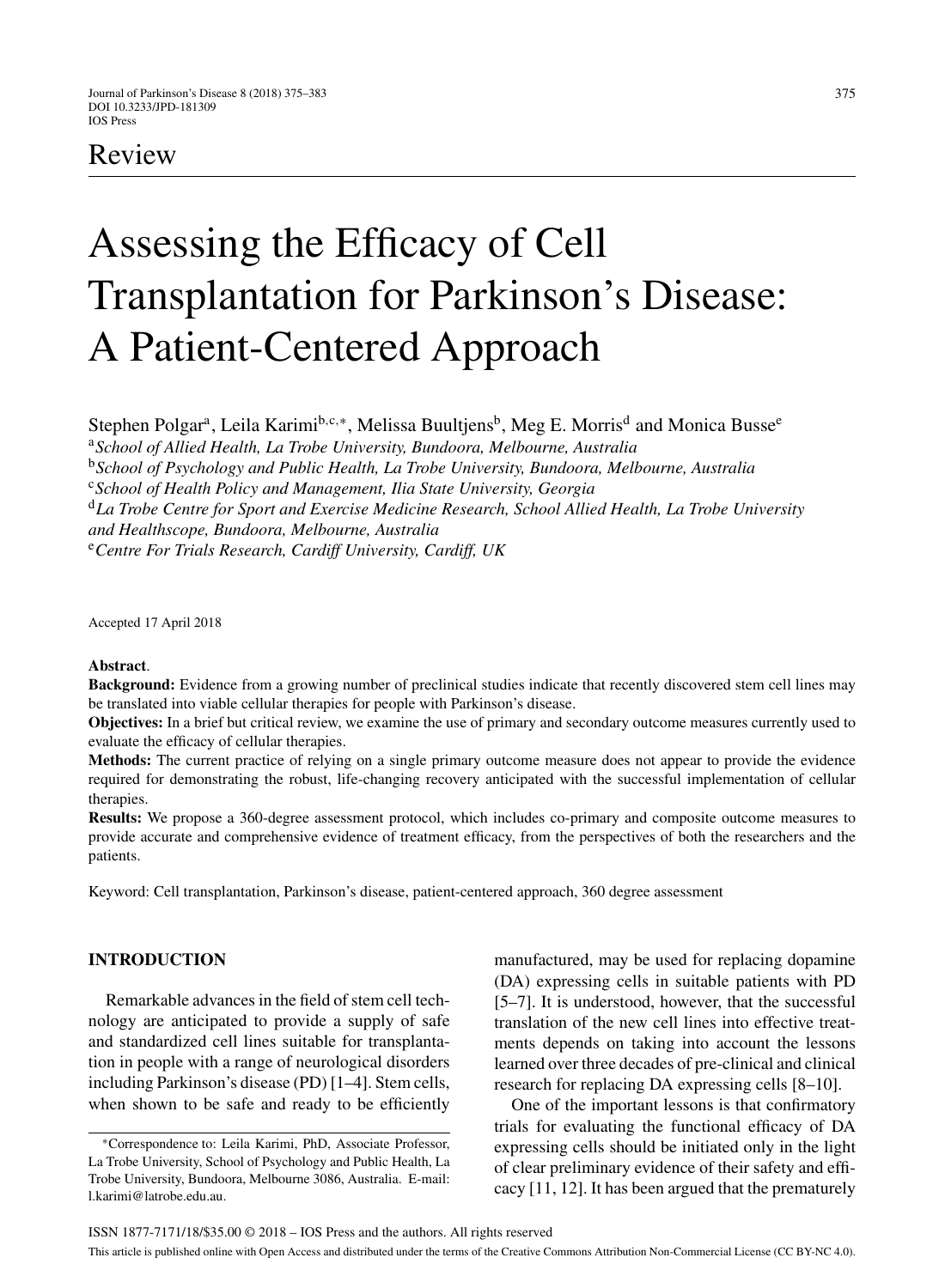implemented double-blind randomized control trials (RCTs) may have impeded the clinical implementation of cellular therapies for the treatment of PD [12]. A multi-center project (TRANSEURO) is currently being completed to demonstrate the effect of key factors, such as patient selection, tissue composition, surgical techniques and trial designs for transplanting DA expressing fetal cells [6, 9].

Ideally, pre-clinical and clinical evidence should be integrated into a coherent treatment protocol for guiding further advances in stem cell research leading up to the evidence-based implementation of cellular therapies. To quote Dunnett and Rosser [13], "Only once a fully reliable and effective standardized treatment protocol is determined is it appropriate to seek validation in a randomized control trial" (p.85)

In order to develop an effective treatment protocol, it is essential to explore the psychosocial processes which enable patients to achieve optimal recovery following the transplantation of cells [12, 13]. It has been argued previously that a multi-disciplinary patient-centered approach is most suitable for ensuring the best possible health outcomes for people with chronic, disabling conditions such as PD [14]. Therefore, we propose a patient-centered approach to data collection for identifying the anticipated structural and concomitant functional improvements in people undergoing stem cell transplantation.

The aims of this article are to review the limitations of current strategies for producing evidence to demonstrate the efficacy of cellular therapies and to propose a patient-centered, biopsychosocial approach to evaluating the preliminary and confirmatory efficacy of cell-based therapies.

# **APPROACHES TO EVALUATION OF TREATMENT EFFICACY**

It is now accepted that the transplantation of DA expressing stem cells will not provide a cure for Parkinson's disease [9–11]. Rather, if successful, cell replacement therapies are expected to reverse the progressive loss of DA which follows the degeneration of the nigrostriatal system and to improve motor and psychosocial functioning [10, 13, 15]. This section provides a brief overview of how measurement tools have been used by researchers to evaluate the preliminary and confirmatory efficacy of cell or gene-based interventions for PD.

### *Protocols for selecting measurement tools*

Owing to the progressive damage to multiple neural systems and the fact that the presentation and severity of the biological impairments and psychosocial dysfunctions vary markedly across people with PD [16], there has been a determined effort to select and organize outcome measures into coherent assessment batteries.

A protocol for selecting standardized assessment tools, referred to as the Core Assessment Program for Intracerebral Transplantation (CAPIT) was devised to guide research and evaluation of intracerebral neurotransplantation for PD. The CAPIT protocol provided a comprehensive list of outcome measures applicable to collect data on key dimensions of PD [17]. The CAPIT protocol was revised to create the Core Assessment Program for Surgical Intervention Therapies (CAPSIT-PD) for the evaluation of the safety of different types of surgical interventions for PD. Further, in recognition of growing evidence for non-motor impairments, the CAPSIT-PD also included standardized tests of memory, cognition and emotional states in people with PD following surgical interventions [18]. Although the CAPIT protocol seems to be no longer in general use, the idea of the importance of a standardized, multi-source assessment tool remains relevant to our present discussion.

#### *Primary and secondary outcome measures*

There are numerous standardized measurement tools available and applicable for clinical evaluation and research. The United Parkinson's Disease Rating Scale (UPDRS) is an example of a comprehensive tool, which has been used in numerous research studies to track the progression of PD. The UPDRS consists of four subscales to assess functional changes including cognition and mood, activities of daily living (ADL), motor symptoms UPDRS motor and the complications of therapy [19] The UPDRS is typically administered under two conditions; patient without medications (UPDRS 'off') or while the patient is using medications (UPDRS 'on'). The UPDRS was revised by the Movement Disorder Society to produce the MDS-UPDRS [20]; however, most of the available evidence for the efficacy is based on the original version of the UPDRS.

In order to confirm the efficacy of an intervention which involves neurosurgical procedures, researchers follow a general strategy as described, for example in the 'CONSORT' statement [21]. Briefly, hav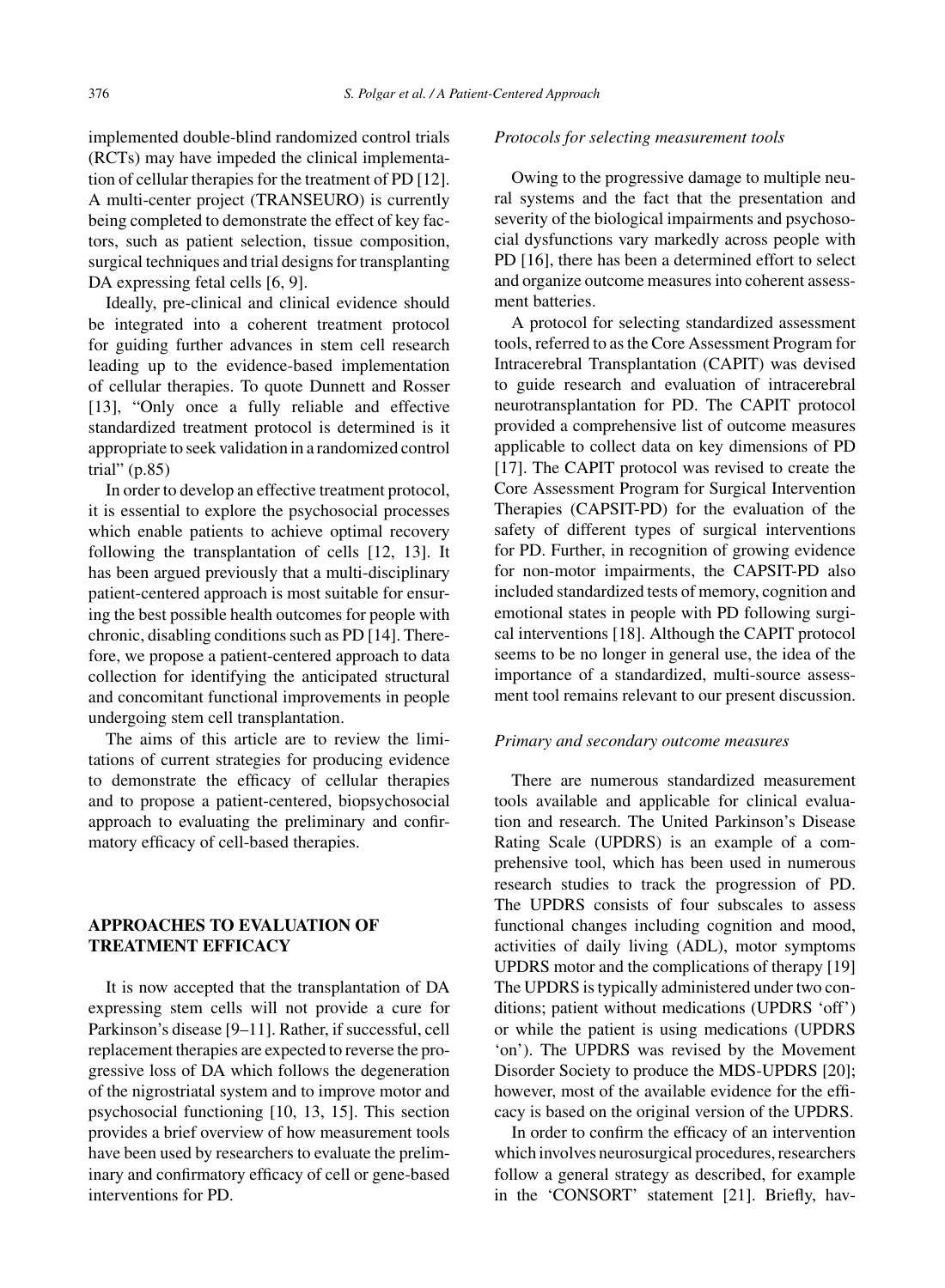ing designed a randomized controlled trial (RCT) researchers nominate a *primary* outcome measure and specify an endpoint for completing the trial. The efficacy of the intervention is demonstrated by statistically and clinically significant differences on the primary outcome between the treatment and control groups. The primary outcome measures are also important to conduct power analyses and are relied on to conduct meta-analyses to synthesize the results of related trials [9, 12].

A host of *secondary* outcomes are also used to evaluate changes on constructs relevant to cellular therapies for PD, such as cognitive and emotional changes. However, research groups tend to differ on how they report the data on secondary outcome measures and the degree of importance they attribute to the secondary outcomes [9, 22, 23]. There appear to be no explicit rules for deciding how primary and secondary outcomes should be selected to determine treatment efficacy. Considering the decisive importance of primary outcome measures, there is a need for evidence-based discussion for identifying the criteria required for designating the available assessment tools into primary and secondary categories.

# **A CRITICAL LOOK AT USING DATA GENERATED BY CURRENT ASSESSMENT TOOLS**

It is understood that there is a need for an outcome measure which clearly indicates a long-term, life changing recovery for the therapeutic benefits of the cell transplantation program [24, 25]. In this section, we will examine if a single primary outcome measure is adequate for the task of establishing the efficacy of cellular therapies.

#### *Selection of the primary outcome measure*

Research groups developing and evaluating surgical interventions differ in their selection of primary outcome measures for assessing the outcomes of surgical treatments for PD. For example, groups evaluating the efficacy of deep brain stimulation (DBS) nominated a variety of primary outcomes, such as, time spent in the 'on' state without troubling dyskinesia [26] or the "total score on PDQ39" [27]. In contrast, groups evaluating cellular therapies have generally selected the UPDRS (motor, off) as the primary outcome for evaluating efficacy [23].

In some studies, the degree to which transplanted dopamine cells survive, as measured by F-fluorodopa PET scans, correlates positively with symptomatic recovery as measured by UPDRS (motor) in open-label studies of fetal cell transplantation [28]. However, in other studies where significant increase in DA activity were found there were no significant benefits on UPDRS outcomes in the transplanted groups [29]. Further, statistically significant improvements on UPDRS (motor) do not consistently correlate with significant improvements on secondary outcomes, such as Quality of Life (PDQ39) outcomes [30]. The uncertainty in confidently predicting correlations among improvement on the primary and secondary measures of efficacy indicates the need to critically evaluate the construct validity of current assessment tools.

Another problem with primary outcome measures is the uncertainty with deciding on the magnitude of improvement which indicates a clinically significant effect size. For example, Ko and colleagues [31] nominated a threshold of 2 point (approximately 5%) improvement on UPDRS (motor) as their criterion for identifying placebo responders. In contrast, LeWitt and colleagues [30] selected a minimal 9 point difference which has been previously identified as an indicator of strong efficacy [32]. Further, a meta-analysis relied on a 33% or greater improvement on UPDRS (motor) to indicate recovery [12]. The rationale for choosing this threshold was that this effect size has been used as a criterion for identifying L-DOPA related medication benefits [17]. Barker and colleagues, anticipated a 50% improvement on UPDRS (motor) improvement in the group receiving DA expressing cells in an ongoing (TRANSEURO) trial [9]. Unquestionably, this would be a decisive effect size, comparable to the efficacy of DBS which has been adopted for clinical treatment [26, 27]. The question, from a person-centered approach to data collection, is if motor improvements by themselves constitute adequate evidence for the clinical efficacy.

#### *Perspectives of the cell recipients*

While significant improvements, as exemplified by UPDRS (motor, off) are important indicators of efficacy from the researchers' perspective, there is the question of whether the patients with advanced PD also see this as a meaningful, life changing recovery. There is evidence that the post-treatment changes in motor symptoms before taking medications are not necessarily the primary concerns of people with advanced PD [33].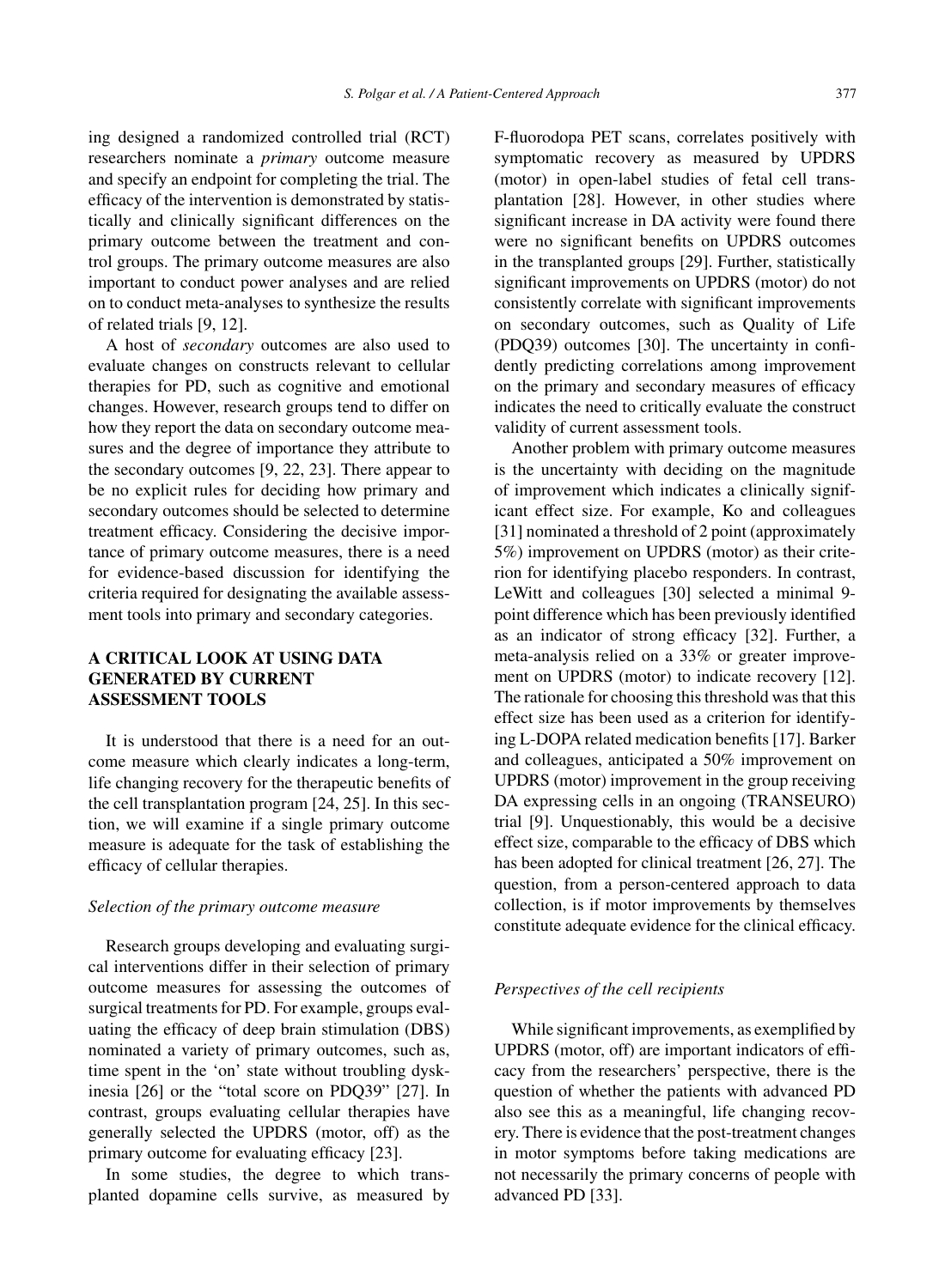|     | Dimensions of Recovery following<br>Cell Transplantation                 | Examples of relevant<br><b>Measurement Tools</b> |
|-----|--------------------------------------------------------------------------|--------------------------------------------------|
|     |                                                                          |                                                  |
| I.  | Substantial number of transplanted cells survive and<br>express DA,      | <sup>18</sup> F-flurodopa PET scan               |
| II. | The participants experienced an enhanced response<br>to medications.     | Reduction in levodopa<br>equivalent              |
| Ш.  | Improvement in motor symptoms,                                           | <b>UPDRS</b> (motor)                             |
| IV. | Participants experienced improved levels of activity,                    | <b>UPDRS (ADL)</b>                               |
| V.  | Clear evidence for enhanced social participation and<br>quality of life. | <b>PDO 39</b>                                    |

Table 1 Dimensions of recovery and examples of relevant standardized outcome measures.

The issue here is that standardized tests, such as UPDRS (ADL) or PDQ39 to assess patients' experiences on predetermined questions, thereby confining possible responses to quantifiable characteristics of the patients on operationally defined factors. There may be additional information that participants need to communicate regarding their experiences of the recovery process and the perceived benefits and limitations of the treatment. It has been suggested that additional evidence, based on the rigorous application of qualitative methods, would provide the detailed information necessary for understanding recovery from the participant's perspectives [12, 34]. Qualitative research has a long history to provide essential evidence for understanding the experiences of people with PD [34]. We propose that this method should be also an integral component of conducting research and evaluation in the field of reconstructive therapies using stem cells [6, 34, 35].

This brief critique questions the validity of relying on a single primary outcome measure, such as UPDRS (motor off) as the evidence for a meaningful, life changing measure of treatment efficacy. Unquestionably, improvement of motor symptoms are necessary components of the evidence, but are not sufficient by themselves to confirm the efficacy of cell transplantation.

# **CO-PRIMARY ENDPOINTS FOR THE QUANTITATIVE ASSESSMENT OF RECOVERY**

Researchers and regulators previously addressed issues associated with evaluating treatments for complex disorders where multiple endpoints are required for establishing efficacy [36–38]. The use of coprimary endpoints and composite outcome measures were recommended for evaluating the results of trials where two or more outcomes were considered

to be essential components of the evidence for efficacy [36]. In the light of the problems associated with relying on a single primary outcome, we propose an alternative, multi-source assessment protocol, based on the biopsychosocial model. Application of this approach to collecting data for demonstrating the efficacy of cellular therapies requires evidence on the essential dimensions of the recovery process.

The following five dimensions of recovery (see Table 1) for cellular therapies are suggested, based on the biopsychosocial categories recommended by McGinley and Danoudis for organizing currently used assessment tools for PD [39] (Table 1).

- I. *Reversal of neuropathology*: For cell replacement therapies, it is essential to provide evidence for significant levels of cell survival and significant increases in DA activity [28, 29]. Measurements tools, which produce data for changes in DA functioning, such as F-Flurodopa PET scans, are absolutely necessary for evaluating the efficacy of DA replacement therapies.
- II. *Improved response to medications*: Although medications such as L-DOPA are effective in the earlier stages of PD, with the inexorable degeneration of the nigrostriatal system there is a gradual loss of their efficacy. Quantity of medication use is recorded by treating physicians and changes are usually reported as L-dopa equivalents. Adverse side effects, such as dyskinesias and also the time intervals during which drugs are not effectively controlling motor symptoms are also recorded by the research participants, in diaries designed for this purpose. If the treatment is effective then the increased DA turnover should be correlated with an improved response to medications.
- III. *Symptomatic changes in motor functioning*: Improvement on motor functioning, as for example assessed by UPDRS (motor) is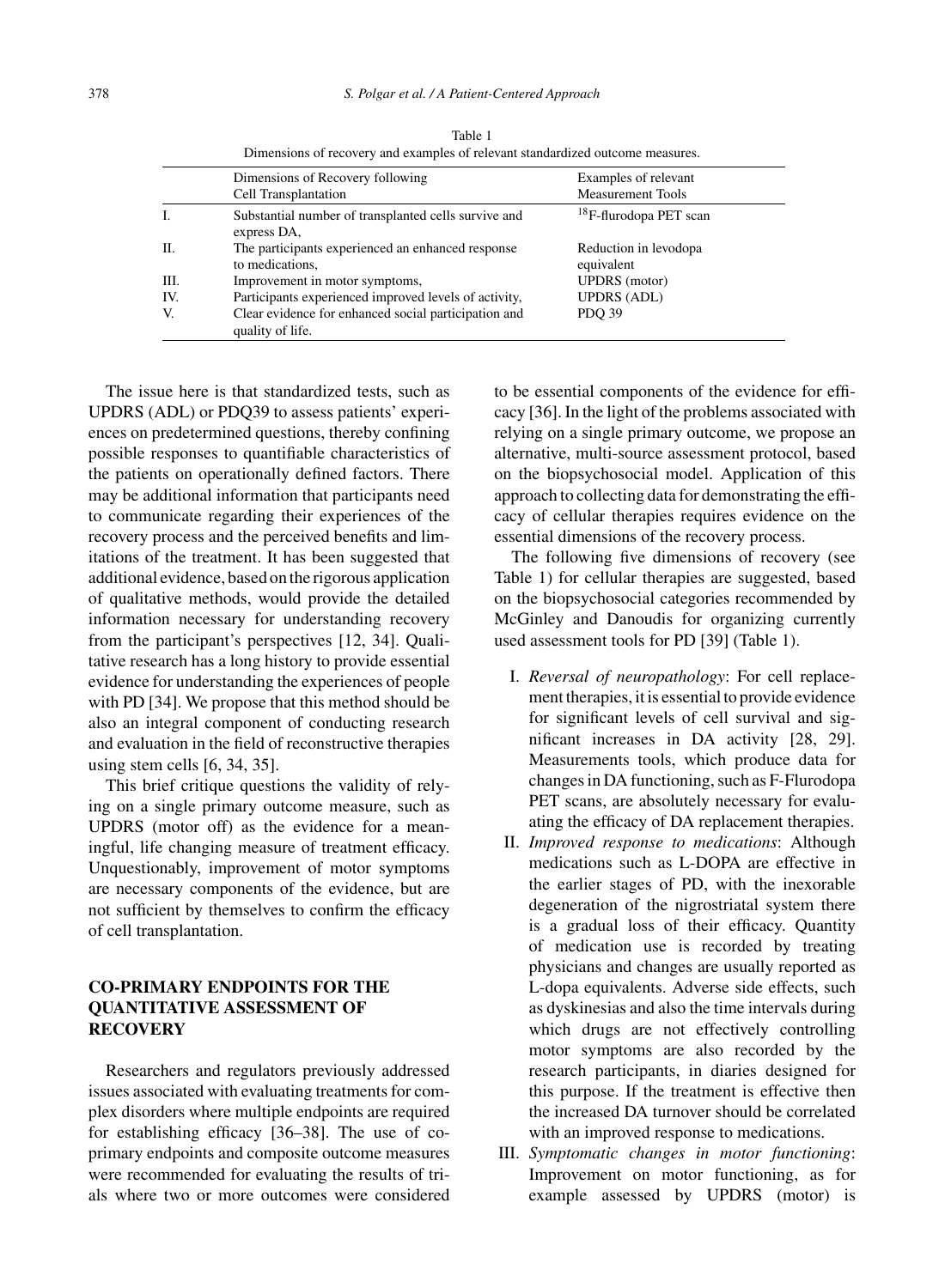essential for demonstrating the efficacy of stem cell therapies. Symptomatic improvements should be correlated with positive outcomes on  $(I)$  and  $(II)$ .

- IV. *Activity levels*: We suggest that the cell transplantation cannot be judged as effective without significant improvements on ADL outcomes. The ADL subscale of the UPDRS is used to assess the subjective reports of people with PD regarding their ability to perform basic activities, indicating toileting, preparing meals or house maintenance.
- V. *Changes in social participation and quality of life*: As with activities of daily living, meaningful improvements in quality of daily life are necessary attributes of a clinically effective treatment of PD. The Parkinson's Disease Questionnaire (PDQ39) is a standardized questionnaire, which has been relied on as an overall indicator of the quality of life (QoL) [40].

All the above factors should be correlated for indicating a clinically meaningful recovery, and thereby confirming the efficacy of stem-cell transplantation.

There are many other measurement tools currently available to assess changes in the progress of PD; we only presented a very limited sample in this brief overview. There are ongoing technological changes which may lead to new and more accurate assessment tools which could lead to improved assessments of efficacy [41].

The key point here is that the five domains of recovery described above are hypothesized to constitute the interacting components of an integrated system representing the recovery process following the grafting of cells. By postulating an integrated system, we propose that the evidence for improvements in each of the numerical components is essential to represent and understand the mode of action of the transplanted cells. When the specific tools are selected, it may be possible to synthesize the 5 scores (see Table 1) into a 'global' quantitative indicator measure of efficacy, as previously adopted by Kieburtz and colleagues [42].

# **COMPOSITE RESULTS**

In addition to the five quantitative domains of the recovery process described above, a patientcentered approach also requires detailed evidence from the perspectives of the participants. The original idea for the proposed 360-degree assessment protocol comes from the discipline of organizational



Fig. 1. Model for a 360-degree assessment of functioning in PD. A: represents numerical, self-reported data generated by participants using standardized questionnaires. B: represents numerical data assessed by observers or clinicians using standardized measurement tools. C: represents narrative data recorded by observers or clinicians. D: represents narrative data reported by people with PD – combined results. CR: represents the composite or combined response which ideally includes improvement on all the four dimensions.

psychology (e.g., [43, 44]). In this discipline, multisource assessment protocols (such as self-reported, supervisor/peer reported) have been used for the evaluation of organizational factors such as performance or job-satisfaction. Although the evaluation of performance in organizational settings is very different to that of conducting cellular therapies, we suggest that the logic underlying the two multi-perspective assessments is arguably identical.

As shown in Fig. 1, the proposed 360-degree multisource assessment entails two orthogonal factors; the source of the data (subjective/objective) and the form of the data (numerical/narrative). The model postulates that data collected from the four different domains (A, B, C and D) integrated into a combined response. As discussed below, combined response provides the evidence for a meaningful, life-changing recovery following cell transplantation.

The components of the multi-source model include existing quantitative measures (dimensions A and B) as those listed in CAPSIT-PD. It is understood that these remain essential for the assessment of changes of variations representing treatment efficacy.

- 'A' represents numerical, self-reported data generated by participants using standardized questionnaires such as data from the PDQ39 or UPDRS (ADL).
- 'B' represents numerical data assessed by observers or clinicians using instrumentation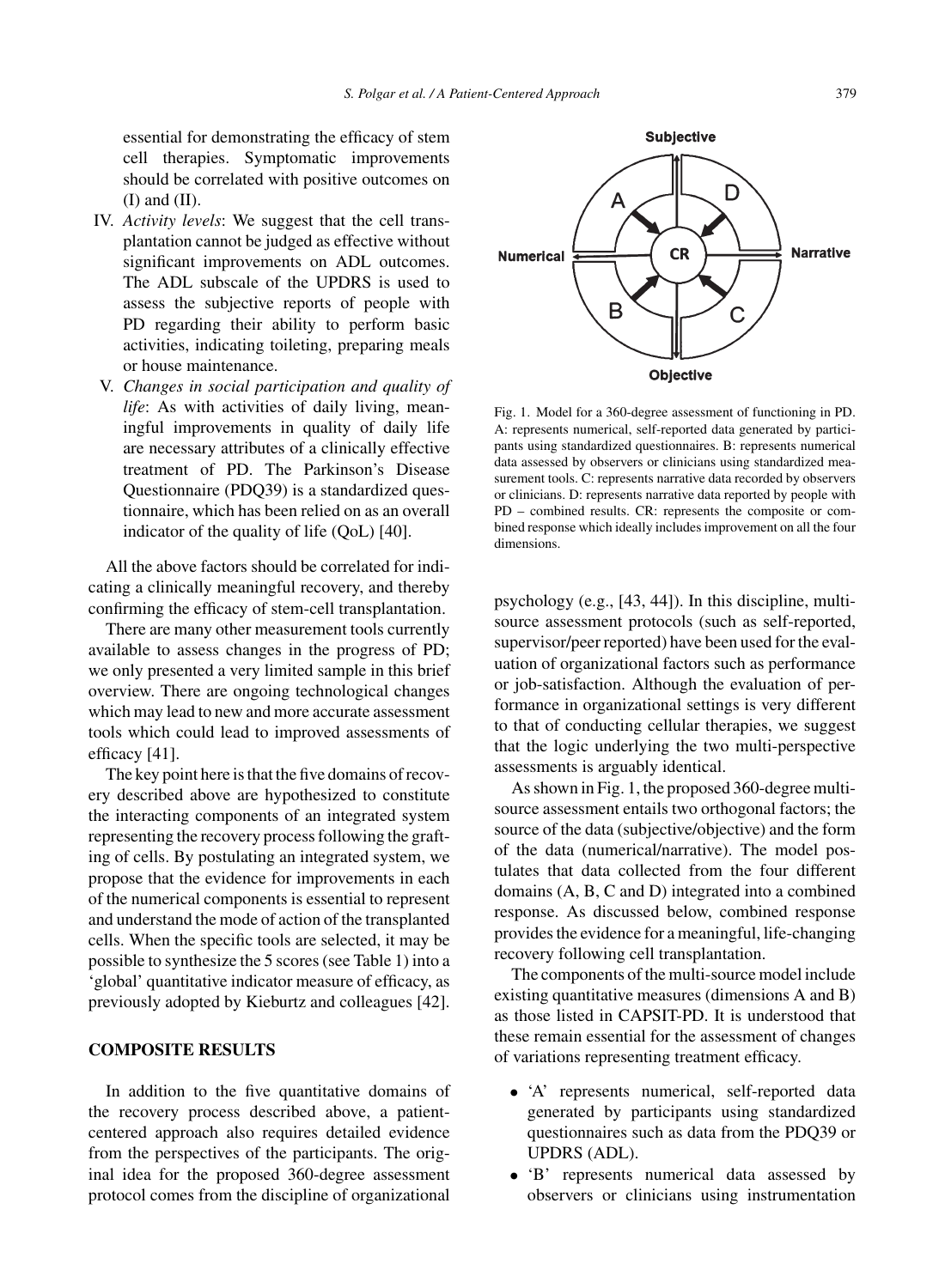such as PET-scans or standardized assessment scales, as for instance UPDRS (motor).

In addition to the numerical measures, the multi-source protocol explicitly incorporates two qualitative dimensions (C and D). The narratives are included in the assessment protocol to enable understanding the therapeutic outcomes from the perspectives of the people with PD, as well as the health professionals who are working with the participants following the interventions. The themes emerging from these narratives provide detailed information about the experiences of the participants and the social context in which recovery takes place following cell transplantation.

- 'C' represents narrative data recorded by observers or clinicians describing changes in the participants' symptoms and level of activity and social participation.
- 'D' represents narrative data reported by people with PD describing their personal experiences and the perceived impacts of the intervention for overcoming specific aspects of activity limitations and levels of social participation associated with PD.

Data collection for C & D dimensions do not require standardized measurement tools but rather face-to-face interactions including semi-structured and in-depth interviews, and the observation of and interactions with participants over a period of time in their physical environments and social settings.

Brief case studies (C) written of each patient by researchers provides valuable insights into the progress of the patients. An example of how this has been implemented can be seen in the reports of Swedish researchers [22] who provided brief summary for the progress of each of their participants in a longitudinal study of the benefits of cell transplantation for PD. For example, quoting the report on Patient 7: " . . . This patient is now running his own business on a full-time basis (he previously worked part-time) and has been able to take up car driving again, which was impossible before surgery" [22, p.1124]. This information by itself is not decisive, as it is colored by the biases, expectations and values of the expert observers. However, when triangulated with relevant quantitative sources of evidence, the narrative data contributes valuable information for enabling a holistic overview of the recovery process [12].

Component 'D' describes the experiences and consequences of cellular therapies from the participants' perspectives. It is essential to establish that objectively measured improvements are consistent with the expectations and values of the people with PD. This evidence is best collected by interacting with research participants in the context of rigorously applied qualitative methods [34, 45]. Qualitative data are analyzed to produce the themes, which enable researchers to interpret empathically the experiences and the reasons for the actions of people with PD undergoing cellular therapies.

The concept of themes is illustrated by a study by O'Brian and colleagues [46] who conducted semistructured interviews to collect data to explore the personal meanings of participating in exercise program for people with PD. Analysis of the narrative data generated four major themes: adapting to pain and loss, the influence of others, making sense of the exercise experience and hope for a more active future. These themes provided the information applicable to understanding the barriers and facilitators which influenced the participants' successful completion of the exercise programs.

A study by Fisher and colleagues [47] demonstrates how data from quantitative and qualitative sources can be combined to evaluate the acceptability of body-worn remote movement sensors. The experiences of participants with PD were evaluated by three different methods of data collection; a qualitative 'free text response', a structured quantitative questionnaire and the recording of estimated 'non-wear time'. The synthesis of data from the three sources were triangulated to provide ecologically valid evidence applicable to facilitating the wearing of the sensors by the research participants with PD in their everyday environment.

As stated earlier, the composite results refer to the proposed synthesis of the results on each measure from the dimensions A, B, C, and D. The scores are used to determine the overall positive response of each participant to the cellular therapies. Composite result is not a specific, weighted statistic but rather the demonstration of satisfactory outcomes on each dimension, as reported from the perspectives of the researchers and the participants. Ideally, a 'satisfactory score is represented by, (1) improvement on each of the five quantitative measurements in A and B also and (2) the report of perceived improvements in activity levels and the quality of everyday life (C and D).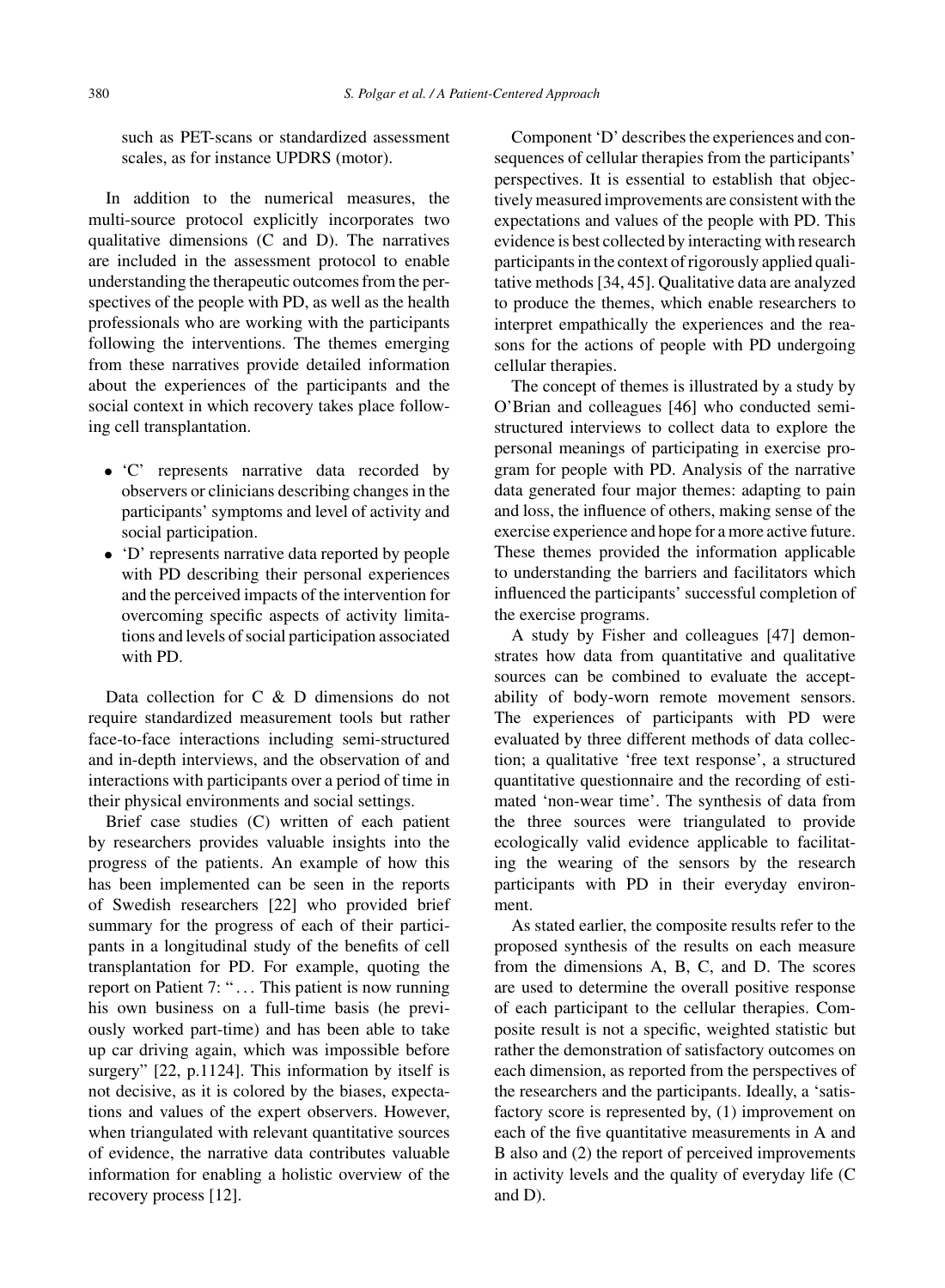# **APPLICATION TO STEM CELL RESEARCH**

The translation of stem cell research into viable treatments begins with extensive and detailed preclinical experiments. The aim of pre-clinical research is to demonstrate, the mode of actions of the cells in animal models and to estimate the probable safety and efficacy of the cells in human participants [7, 48].

Phase 1, preliminary safety and feasibility studies with human participants aim to identify adverse events associated with the transplantation of the cells to determine if the dose levels are adequate and ultimately, to enable the researchers to decide if further efforts to develop the stem cell line is justified. In general, preliminary studies involve small sample sizes and open-label designs, where a single primary outcome measure of efficacy such as UPDRS motor, appears sufficient for further trials [49].

Phase 2, preliminary efficacy studies [49] aim to provide detailed evidence for the safety and clinical benefits of stem cell transplantation for PD. As stated by [49] this stage of the research program requires a primary outcome measure which "... must show an improvement that is clinically meaningful to a patient so that the risk of a neurosurgical procedure is reasonably balanced by the potential clinical benefits and the value of the generalizable knowledge." (p.647)

We suggest that the 360-degree assessment protocol is well suited to the task of assessing the preliminary efficacy of DA expressing stem cells. Of course, the results of additional secondary outcome measures and most importantly, the occurrence of adverse events must be also included in the data. As discussed earlier, the preliminary efficacy measure should clearly indicate significant effect sizes at the endpoint of open-label studies before confirmatory studies are initiated.

Phase 3, confirmatory studies rely on RCT designs where a sample of participants with PD are randomly assigned to either stem cell treated, active  $group(s)$  or to the control groups $(s)$  [49]. Statistically significant and clinically meaningful difference in favor of the transplanted groups at the designated endpoint is the accepted criterion for treatment efficacy. Significant differences in favor of the transplanted group on the five co-primary outcomes, if consistent with qualitative reports, would provide convincing evidence for the efficacy of stem cell transplantation.

Further, the 360-degree, person-centered evaluation enables the accurate identification of individual research participants who have definitely improved by the endpoint of the trial. The combined response may be used to indicate the proportion of people in the control and stem cell treated groups who have convincingly improved over a given period of time. The confirmation of the efficacy of stem cell lines would be decided by the proportion of participants in the control and treated groups identified as achieving a satisfactory composite result. The results of the RCT would be analyzed using inferential statistics for nominal data, such as odds ratios, to demonstrate the statistical and practical significance of the efficacy of the transplantation of stem cells.

## **SUMMARY**

A compelling lesson learned from previous research is that confirmatory trials of the efficacy of new stem cell lines for the treatment of PD should be initiated only after an evidence-based, conceptually sound treatment protocol is constructed. From a patient-centered perspective, the current practice of relying on a single primary outcome measure does not provide the evidence required to demonstrate the lifechanging recovery which would confirm the efficacy of transplanting stem cells in people with PD.

We proposed an alternative evaluation strategy, which uses five co-primary outcome measures (Fig. 1) to demonstrate that the transplantation of the cells increases the expression of DA, improves response to medications, ameliorates motor symptoms, and enhances activity levels and social participation in patients. Further, the 360-degree protocol explicitly takes into account the participant's experiences as a necessary component of the evidence for determining efficacy. The proportion of people with PD in the transplanted group may be compared to the controls to determine the efficacy of stem cell therapies in comparison to control treatment.

We recognize that this is a very preliminary presentation of the proposed assessment protocol. Many questions need to be answered before we can decide if the 360-degree protocol improves the accuracy of the evidence for evaluating the efficacy of stem cell therapies for PD. If further evidence supports the validity of this assessment protocol then, it may be perhaps also be considered for evaluating other novel interventions for the treatment of PD.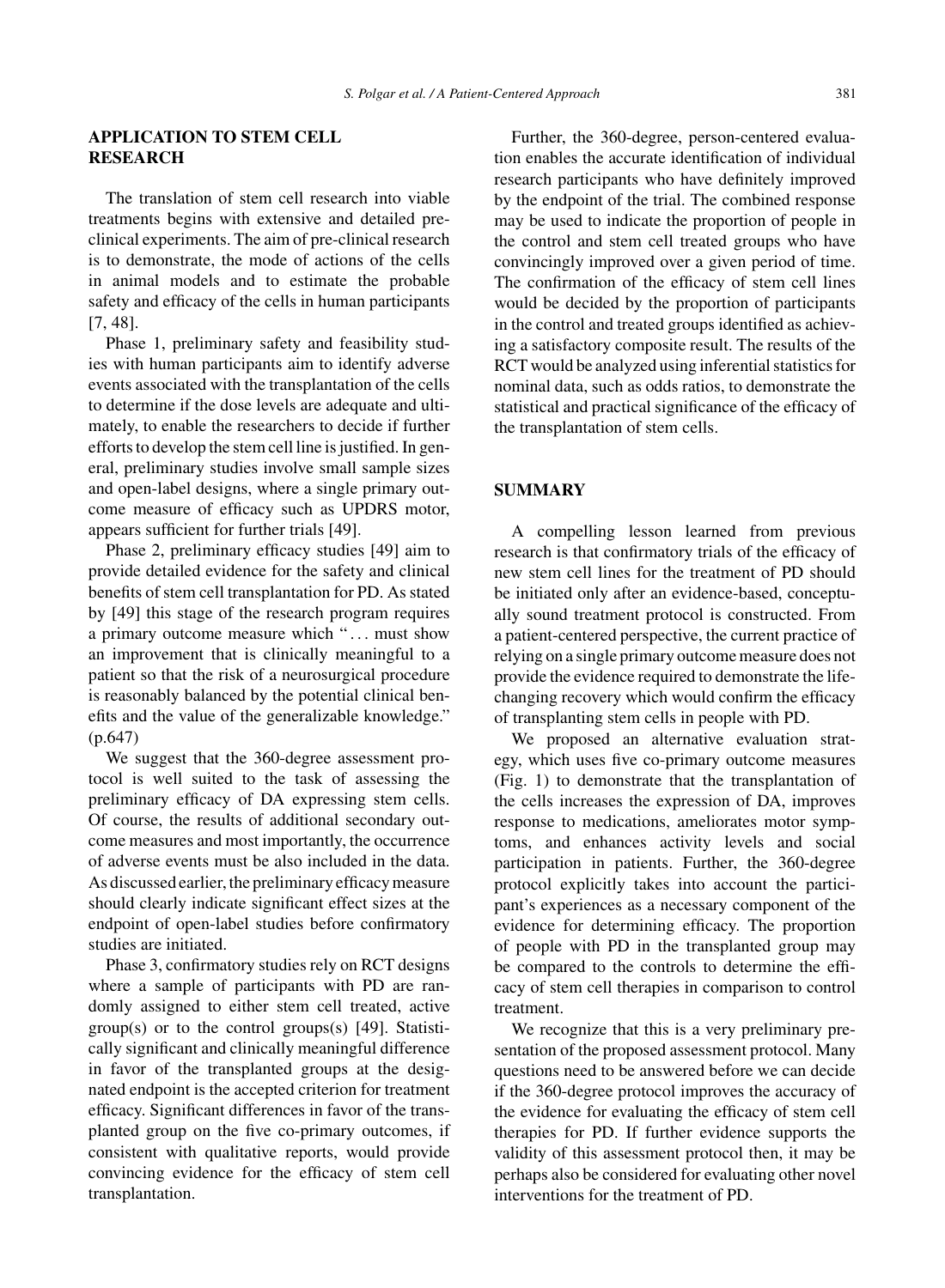#### **ACKNOWLEDGMENTS**

We would like to acknowledge the contribution of Michele Bernshaw and Sheeza Mohamed for editing and proofreading the paper.

#### **CONFLICT OF INTEREST**

The authors have no conflict of interest to report.

#### **REFERENCES**

- [1] Borlongan CV, Jolkkonen J, Detante O (2015) The future of stem cell therapy for stroke rehabilitation. *Fut Neurol* **10**, 313-319.
- [2] Han F, Baremberg D, Gao J, Duan J, Lu X, Zhang N, Chen Q (2015) Development of stem cell-based therapy for Parkinson's disease. *Transl Neurodegener* **4**, 16.
- [3] Sanberg PR, Eve DJ, Cruz LE, Borlongan CV (2012) Neurological disorders and the potential role for stem cells as a therapy. *Br Med Bull* **101**, 163-181.
- [4] Irion S, Zabierowski SE, Tomishima MJ (2017) Bringing neural cell therapies to the clinic: Past and future strategies. *Mol Ther Methods Clin Dev* **4**, 72-82.
- [5] Barker RA, Drouin-Ouellet J, Parmar M (2015) Cell-based therapies for Parkinson disease—past insights and future potential. *Nat Rev Neurol* **11**, 492.
- [6] Barker RA, Parmar M, Kirkeby A, Björklund A, Thompson L, Brundin P (2016) Are stem cell-based therapies for Parkinson's disease ready for the clinic in 2016? *J Parkinsons Dis* **6**, 57-63.
- [7] Buttery PC, Barker RA (2014) Treating Parkinson's disease in the 21st century: Can stem cell transplantation compete? *J Comp Neurol* **522**, 2802-2816.
- [8] Thompson LH, Björklund A (2015) Reconstruction of brain circuitry by neural transplants generated from pluripotent stem cells. *Neurobiol Dis* **79**, 28-40.
- [9] Barker RA, Barrett J, Mason SL, Björklund A (2013) Fetal dopaminergic transplantation trials and the future of neural grafting in Parkinson's disease. *Lancet Neurol* **12**, 84-91.
- [10] Björklund A, Lindvall O (2017) Replacing Dopamine Neurons in Parkinson's Disease: How did it happen? *J Parkinsons Dis* **7**, S23-S33.
- [11] Petit GH, Olsson TT, Brundin P (2014) The future of cell therapies and brain repair: Parkinson's disease leads the way. *Neuropathol Appl Neurobiol* **40**, 60-70.
- [12] Polgar S, Karimi L, Buultjens M, Morris ME (2016) A critical evaluation of the methodological obstacles to translating cell-based research into an effective treatment for people with Parkinson's disease. *Neurorehabil Neural Repair* **30**, 845-853.
- [13] Dunnett SB, Rosser AE (2014) Challenges for taking primary and stem cells into clinical neurotransplantation trials for neurodegenerative disease. *Neurobiol Dis* **61**, 79-89.
- [14] Iansek R, Morris ME (2013) *Rehabilitation in movement disorders*, Cambridge University Press.
- [15] Polgar S, Karimi L, Morris ME (2013) Stem cell therapy for Parkinson's disease: Are double-blind randomized control trials the best design for quantifying therapy outcomes. *J Neurol Neurophysiol* **4**, 1-6.
- [16] Braak H, Del Tredici K (2005) *Preclinical and clinical stages in the evolution of Parkinson's disease-related pathology*, Nova Publishers, New York.
- [17] Langston JW, Widner H, Goetz CG, Brooks D, Fahn S, Freeman T, Watts R (1992) Core assessment program for intracerebral transplantations (CAPIT). *Mov Disord* **7**, 2-13.
- [18] Defer GL, Widner H, Marié RM, Rémy P, Levivier M (1999) Core assessment program for surgical interventional therapies in Parkinson's disease (CAPSIT-PD). *Mov Disord* **14**, 572-584.
- [19] Movement Disorder Society Task Force on Rating Scales for Parkinson's Disease (2003) The Unified Parkinson's Disease Rating Scale (UPDRS): Status and recommendations. *Mov Disord* **18**, 738.
- [20] Goetz CG, Tilley BC, Shaftman SR, Stebbins GT, Fahn S, Martinez-Martin P, Poewe W, Sampaio C, Stern MB, Dodel R (2008) Movement Disorder Society-sponsored revision of the Unified Parkinson's Disease Rating Scale (MDS-UPDRS): Scale presentation and clinimetric testing results. *Mov Disord* **23**, 2129-2170.
- [21] Schulz KF, Altman DG, Moher D (2010) CONSORT 2010 statement: Updated guidelines for reporting parallel group randomised trials. *BMC Med* **8**, 18.
- [22] Hagell P, Schrag A, Piccini P, Jahanshahi M, Brown R, Rehncrona S, Widner H, Brundin P, Rothwell JC, Odin P (1999) Sequential bilateral transplantation in Parkinson's disease: Effects of the second graft. *Brain* **122**, 1121-1132.
- [23] Gross RE, Watts RL, Hauser RA, Bakay RA, Reichmann H, von Kummer R, Ondo WG, Reissig E, Eisner W, Steiner-Schulze H (2011) Intrastriatal transplantation of microcarrier-bound human retinal pigment epithelial cells versus sham surgery in patients with advanced Parkinson's disease: A double-blind, randomised, controlled trial. *Lancet Neurol* **10**, 509-519.
- [24] Freed WJ (2004) Article Commentary: A perspective on transplantation therapy and stem cells for Parkinson's disease. *Cell Transplant* **13**, 319-327.
- [25] Kolb B, Muhammad A (2014) Harnessing the power of neuroplasticity for intervention. *Front Hum Neurosci* **8**, 377.
- [26] Weaver FM, Follett K, Stern M, Hur K, Harris C, Marks WJ, Rothlind J, Sagher O, Reda D, Moy CS (2009) Bilateral deep brain stimulation vs best medical therapy for patients with advanced Parkinson disease: A randomized controlled trial. *J Am Med Assoc* **301**, 63-73.
- [27] Williams A, Gill S, Varma T, Jenkinson C, Quinn N, Mitchell R, Scott R, Ives N, Rick C, Daniels J (2010) Deep brain stimulation plus best medical therapy versus best medical therapy alone for advanced Parkinson's disease (PD SURG trial): A randomised, open-label trial. *Lancet Neurol* **9**, 581-591.
- [28] Olanow CW, Goetz CG, Kordower JH, Stoessl AJ, Sossi V, Brin MF, Shannon KM, Nauert GM, Perl DP, Godbold J (2003) A double-blind controlled trial of bilateral fetal nigral transplantation in Parkinson's disease. *Ann Neurol* **54**, 403-414.
- [29] Freed CR, Greene PE, Breeze RE, Tsai W-Y, DuMouchel W, Kao R, Dillon S, Winfield H, Culver S, Trojanowski JQ (2001) Transplantation of embryonic dopamine neurons for severe Parkinson's disease. *N Engl J Med* **344**, 710-719.
- [30] LeWitt PA, Rezai AR, Leehey MA, Ojemann SG, Flaherty AW, Eskandar EN, Kostyk SK, Thomas K, Sarkar A, Siddiqui MS (2011) AAV2-GAD gene therapy for advanced